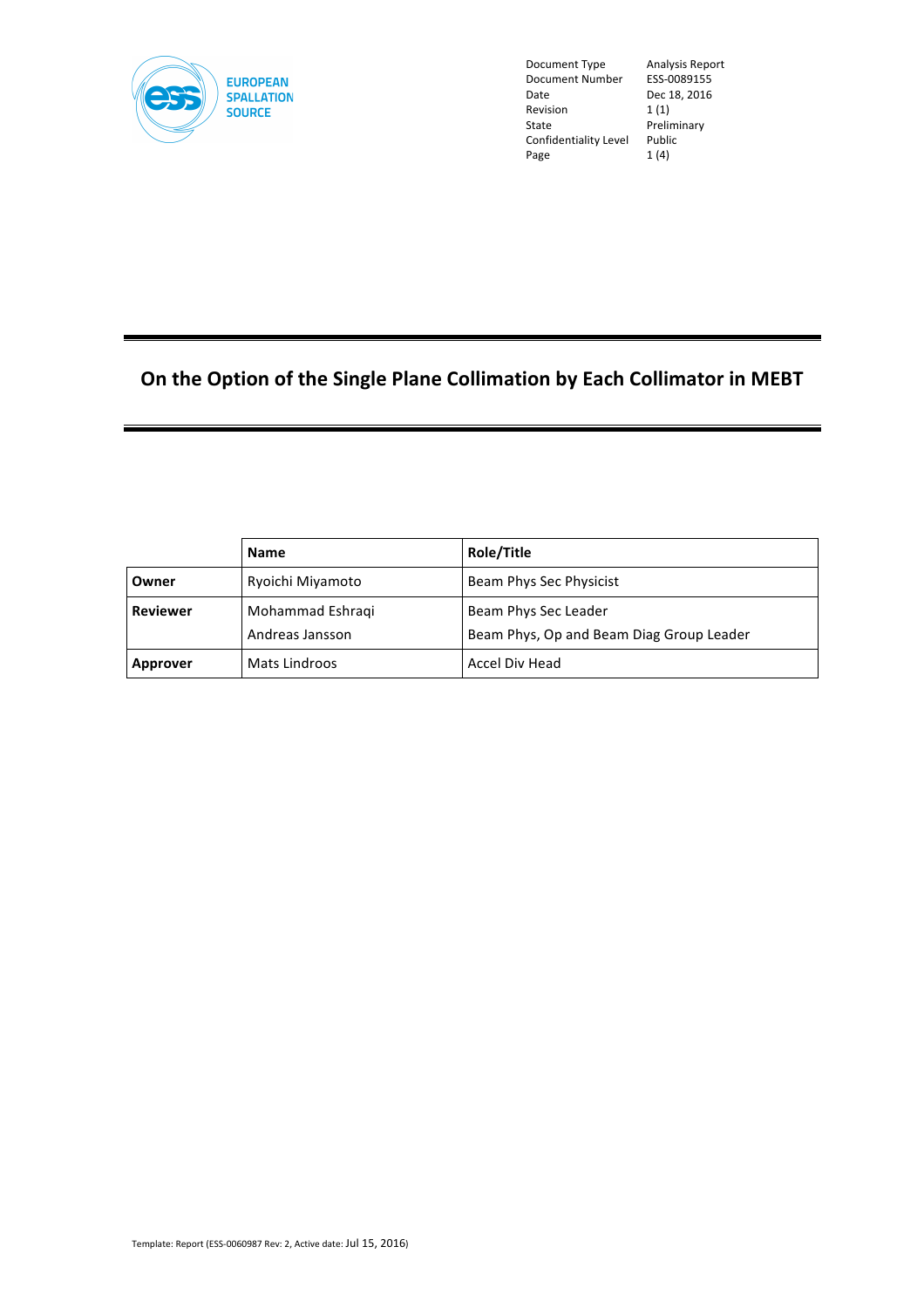Document Type Analysis Report Analysis Report Analysis Report Dec 18, 2016 Document Number ESS-0089155 State State Preliminary Preliminary Revision 1 (1) 1 (1) 2 and 2 and 2 and 2 and 2 and 2 and 2 and 2 and 2 and 2 and 2 and 2 and 2 and 2 and 2 and 2 and 2 and 2 and 2 and 2 and 2 and 2 and 2 and 2 and 2 and 2 and 2 and 2 and 2 and 2 and 2 and 2 and 2 and 2 a

### **1. INTRODUCTION**

In the beam physics simulations and the accelerator requirements, it has been assumed that MEBT houses collimator systems at three locations, where the system at each location includes two blades for each transverse plane and four blades in total. Due to limitations in available spaces and costs, it has been considered that the system at each location includes only a pair of blades for one plane, at least during the commissioning and the initial phases of the operation, while maintaining the capability of housing four blades at each location in a later phase of the operation. This document reviews the functions of the MEBT collimators and discuss the implications if the above-mentioned option is actually adopted.

Figure 1 shows the schematic layout of the current baseline MEBT (version 2015.v0d) as well as the beam envelopes and apertures. In the figure, three locations with tight apertures at ~0.86 m, ~2.32 m, and ~3.54 m correspond to the locations of the collimators.



Figure 1: Schematic layout (top) and beam envelopes with apertures (bottom) for MEBT.

### **2. COLLIMATORS FUNCTIONS AND IMPLICATIONS FOR COLLIMATING ONLY ONE PLANE AT EACH LOCATION**

As described and discussed below, the collimators in MEBT have four functions. The first function of the collimators is to clean transverse halos in the RFQ output beam, in case there are any. The three collimator locations are separated such as to cover all the direction in the phase space for both plane. This function of the collimators is discussed in detail in page 3 of [1]. If we apply the collimation to only one plane at each location, the phase space of ether plane is no longer covered. On top of that, simulations predict no preferred direction in the phase space or a preferred plane for the transverse plane halos in the RFQ output beam. For example, two likely causes of the halos in the RFQ output beam are a mismatch at the RFQ entrance and a lower level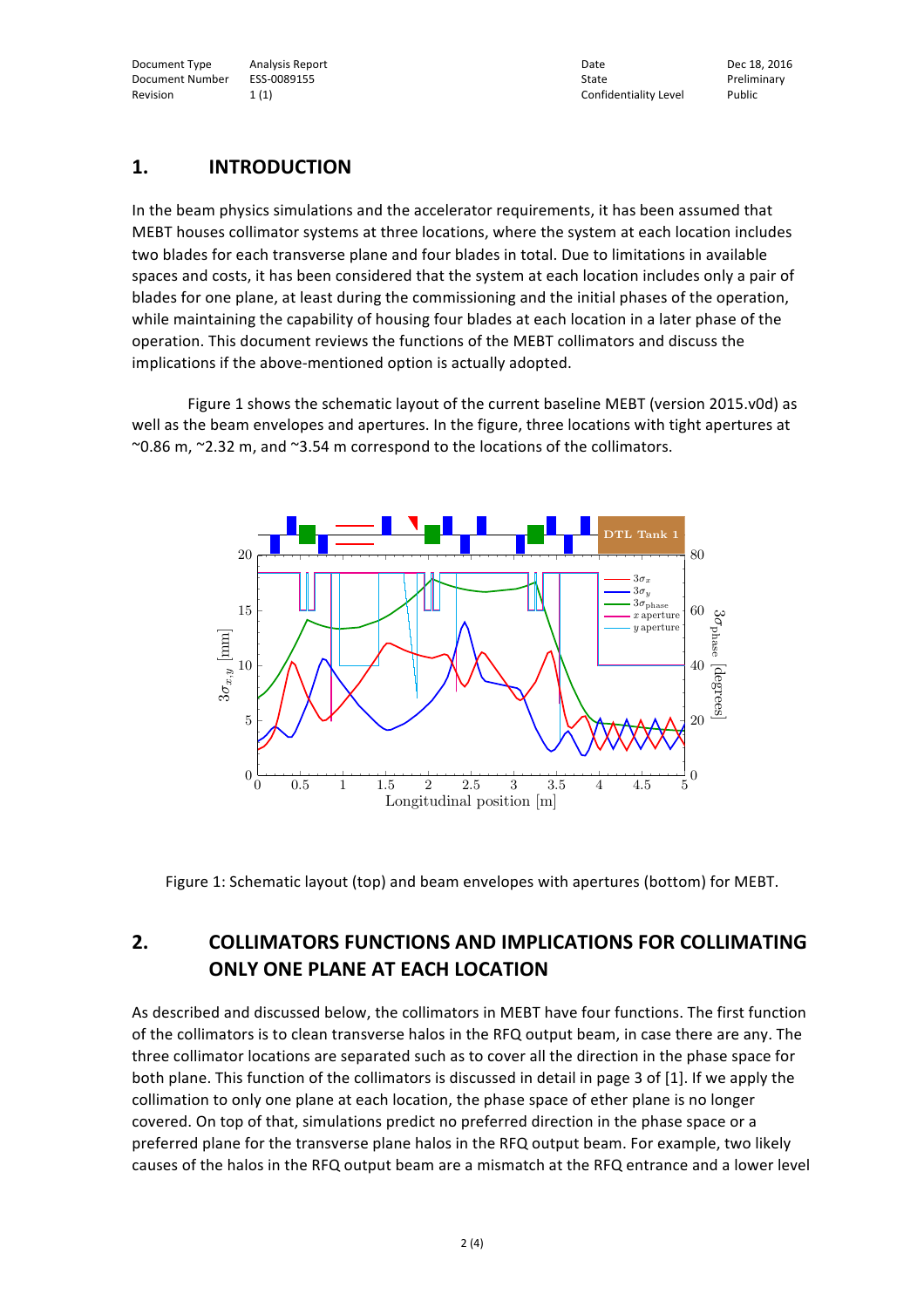Document Type Analysis Report Analysis Report Analysis Report Dec 18, 2016 Document Number ESS-0089155 State State State State Preliminary Revision 1 (1) 1 (1) The Confidentiality Level Public Public Revision 2 (1) Revision 2 (1) 2 (1) Revision 2 (1

space charge compensation (compared to the nominal 95%) in the LEBT and, for these cases, there is no known mechanism to bias the distribution of the halos over the direction in the phase space or between the planes. Given these conditions, if we adopt this option of applying the collimation to only one plane at each location and thus break the coverage of the phase space, this function of the collimators is heavily compromised and we effectively lose one mitigation scheme of the transverse plane halos in the RFQ output beam.

The second function of the collimators is to compensate the transverse plane halos developed within the MEBT itself. Consisting of independent cavities and quadrupoles, the focusing of the MEBT cannot be as strong as those of the tightly structured RFQ and DTL and thus minor development of halos in a MEBT is hardly avoided when the current is high. The collimators allow to suppress such halo development within the MEBT itself. The optics of the horizontal and vertical planes in the MEBT are not identical since the fast chopping is conducted in the vertical plane. The beam goes through a waist in the vertical plane in the region of the chopper and its dump and the strong space charge force in the vertical plane in this region makes the situation of the halos in the transverse plane much worse in the MEBT (see Fig 4 of [1]). Thus, for this function of the collimators, the vertical plane is more important, especially for the second and third locations which are downstream of the chopper and its dump. Once the beam enters the DTL, the particles are redistributed within the beam and this rapid process evens out the halos in both plane. If evaluated at the end of the DTL, the halos in both plane are mostly originated from the halos in vertical plane developed within the MEBT (assuming no issue in the RFQ output beam). Hence, for this function, applying the collimation only to the vertical plane does not have a significant impact, unlike the case of the first function.

The third function of the collimators is to reduce the intensity of the partially-chopped bunches. The chopper plate of 450 mm is made of a stripline instead of a meander line and also the rise and fall time of the chopper is  $\sim$ 10 ns with respect to the 2.84 ns (352.21 MHz) of the bunch space. Because of these two conditions, several bunches receive kicks with intermediate strengths from the chopper (*partially-chopped*). The locations of the second and third collimators are close to the locations of the first and second maxima of the chopper's deflection. In other words, they are close to 90 and 270 degrees in phase advance from the chopper. This allows for these two collimators to scrape the partially-chopped bunches and reduce their intensities, thus reducing the losses in the DTL. Simulation studies on this subject were reported in [2,3]. Because the chopper deflects the beam in the vertical plane, this function requires vertical blades for the second and third collimator locations. Note the reduction of the intensity is mostly done by the second collimator so the second collimator is more important for this.

The fourth and last function of the collimators is to protect the aperture where the ratio between the beam size and aperture is small. Two critical locations in the MEBT are the chopper entrance, where a square aperture has a much smaller gap of 20 mm in the vertical plane, and the sixth quadrupole. For both case, the ratio becomes small for the vertical plane as seen Fig 1. The first and second collimators are located at these two location (to be precise, in front of the chopper and between the fifth and sixth quads for each) and it has been verified in simulations that these collimators could reduce the losses at these locations. There is no critical location for the horizontal plane so, for this function of the collimators, only the vertical collimation at the first and second locations matter.